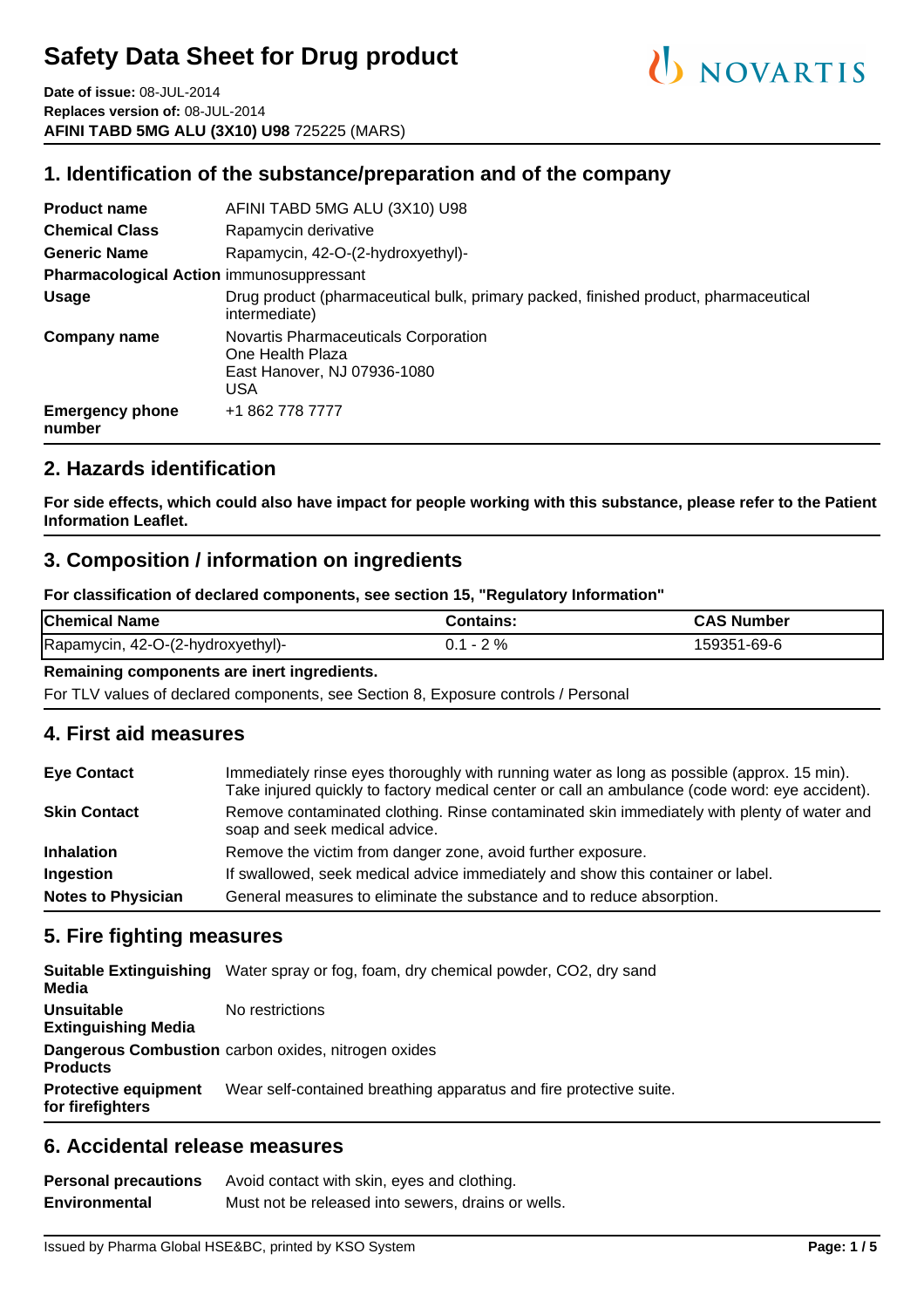**Date of issue:** 08-JUL-2014 **Replaces version of:** 08-JUL-2014 **AFINI TABD 5MG ALU (3X10) U98** 725225 (MARS)



#### **precautions**

**Methods for cleaning** Transfer large quantities into a container. Clean up the rest with absorbent material and discharge properly.

## **7. Handling and storage**

No special handling requirements for normal use of this material. Store in a dry and cool place and observe special instructions from supplier.

## **8. Exposure controls / Personal protection**

#### **Occupational Exposure Limit (OEL)**

no data available

**TLV values of declared components Contains: Rapamycin, 42-O-(2-hydroxyethyl)-**

| <b>List type</b>                      | mg/m3                                                        |  |
|---------------------------------------|--------------------------------------------------------------|--|
| Internal exposure limit               | 0.02                                                         |  |
| Personal protection for open handling |                                                              |  |
| <b>Health care personnel</b>          | Safety glasses (EN166) Lab coat Disposable gloves<br>(EN374) |  |

#### **9. Physical and chemical properties**

| <b>Formulation</b> | $\tau$ ablet  |
|--------------------|---------------|
| <b>Flash Point</b> | not available |

#### **10. Stability and reactivity**

Under the normal conditions of use, the product is stable.

#### **11. Toxicological information**

| <b>Acute Toxicity</b>        | Data of Rapamycin, 42-O-(2-hydroxyethyl)-<br>LD50 oral: $>$ 2000 mg/kg<br>Species: mouse                                                                                                     |
|------------------------------|----------------------------------------------------------------------------------------------------------------------------------------------------------------------------------------------|
|                              | Data of Rapamycin, 42-O-(2-hydroxyethyl)-<br>LD50 oral: $>$ 2000 mg/kg<br>Species: rat<br>Method: 96/54/EC, B.1 tris (ATC Method)                                                            |
| <b>Irritation, Corrosion</b> | Values of Rapamycin, 42-O-(2-hydroxyethyl)-<br>Eye irritation not tested.                                                                                                                    |
|                              | Data of Rapamycin, 42-O-(2-hydroxyethyl)-<br>Skin (Species: rabbit) non irritant<br>Method: 92/69/EC (L383) B.4 * Acute toxicity (skin irritation)                                           |
| <b>Sensitisation</b>         | Data of Rapamycin, 42-O-(2-hydroxyethyl)-<br>Skin (Species: guinea pig) not sensitizing<br>Method: 92/69/EEC B.6 Modified Maximization Test                                                  |
| <b>Mutagenicity</b>          | Values of Rapamycin, 42-O-(2-hydroxyethyl)-<br>The product showed negative results in in vitro mutagenicity studies. The product showed<br>negative results in in vivo mutagenicity studies. |
|                              | Data of Rapamycin, 42-O-(2-hydroxyethyl)-                                                                                                                                                    |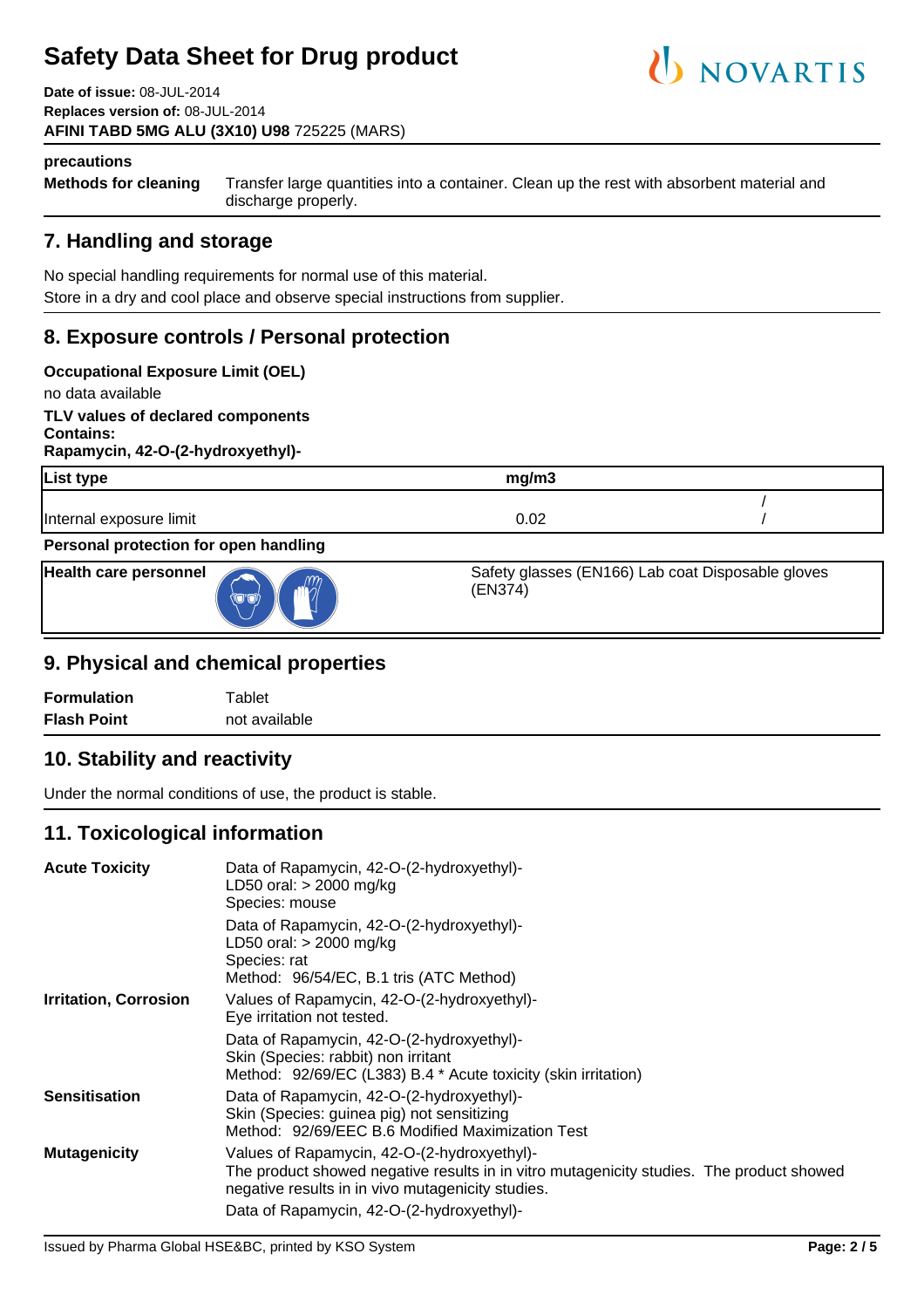**Date of issue:** 08-JUL-2014 **Replaces version of:** 08-JUL-2014 **AFINI TABD 5MG ALU (3X10) U98** 725225 (MARS)

|                              | Negative (Micronucleus Test)<br>oral, Species: mouse, Cell: Bone marrow                                                                                                                                                                                                                                                                                                                                                                                                                                                                                                                                                                                                        |  |
|------------------------------|--------------------------------------------------------------------------------------------------------------------------------------------------------------------------------------------------------------------------------------------------------------------------------------------------------------------------------------------------------------------------------------------------------------------------------------------------------------------------------------------------------------------------------------------------------------------------------------------------------------------------------------------------------------------------------|--|
|                              | Data of Rapamycin, 42-O-(2-hydroxyethyl)-<br>Negative (AMES-Test (reverse mutation assay))<br>in vitroCell: Strains of Salmonella typhimurium and Escherichia coli.                                                                                                                                                                                                                                                                                                                                                                                                                                                                                                            |  |
| <b>Chronic Effects</b>       | Values of Rapamycin, 42-O-(2-hydroxyethyl)-<br>This substance causes concern for man owing to possible secondary carcinogenic effects due<br>to immunosuppression. Immunosuppressants are known to produce cancer in transplant<br>patients. Immunosuppression works in a dose-response relationship. The development of<br>cancers is linked to the level of immunosuppression needed for transplantation. Below these<br>levels, with the immune system functioning uninhibited, cancer will not develop due to<br>exposure to immunosuppressants at work. Handling this substance, precautionary measures<br>should be taken according to workplace health risk assessment. |  |
|                              | Data of Rapamycin, 42-O-(2-hydroxyethyl)-<br>Moderate Toxicity (Repeated Dose Toxicity (subchronic study))<br>NTEL oral: 0.15 mg/kg/d<br>Species: mouse, Organ: Multiple organs<br>Dosage: 15 mg/kg/d, Duration: 13 weeks                                                                                                                                                                                                                                                                                                                                                                                                                                                      |  |
|                              | Data of Rapamycin, 42-O-(2-hydroxyethyl)-<br>Moderate Toxicity (Repeated Dose Toxicity (subchronic study))<br>NTEL oral: 0.1 mg/kg/d<br>Species: monkey, Organ: Multiple organs<br>Duration: 52 weeks                                                                                                                                                                                                                                                                                                                                                                                                                                                                          |  |
| <b>Reproduction Toxicity</b> | Values of Rapamycin, 42-O-(2-hydroxyethyl)-<br>There is no evidence for reproductive toxicity.                                                                                                                                                                                                                                                                                                                                                                                                                                                                                                                                                                                 |  |

## **12. Ecological information**

| <b>Biological Elimination</b>                   | Data of Rapamycin, 42-O-(2-hydroxyethyl)-<br>Degradation: 2 % (aerobic: Temperature: 21.7 - 22.4 °C BOD/ThODX100)<br>Not readily degradable<br>Initial conc.: 100 mg/l, Duration: 28 days<br>Method: 92/69/EC (L383) C.4-D * Manometric respirometry<br>Inhibitory effects can be excluded. |
|-------------------------------------------------|---------------------------------------------------------------------------------------------------------------------------------------------------------------------------------------------------------------------------------------------------------------------------------------------|
| <b>Fish acute toxicity</b>                      | Data of Rapamycin, 42-O-(2-hydroxyethyl)-<br>$LC50:$ > 18.4 mg/l<br>Species: common carp (cyprinus carpio)<br>Exp. time: 96 hours<br>Method: EEC directive 92/69, Part C.1.<br>Maximum testing concentration due to the substance's water solubility limit.                                 |
| <b>Fish chronic toxicity</b>                    | Data of Rapamycin, 42-O-(2-hydroxyethyl)-<br>LOEC: 0.0083 mg/l<br>NOEC: NOEC: 0.0021 mg/l<br>Species: zebra fish (danio rerio)<br>Exp. time: 35 days<br>Method: OECD 210 * 1992                                                                                                             |
| <b>Aquatic invertebrate</b><br>acute toxicity   | Data of Rapamycin, 42-O-(2-hydroxyethyl)-<br>$EC50: > 8$ mg/l<br>Species: daphnia magna (water flea)<br>Exp. time: 48 hours<br>Method: 92/69/EEC (L383) C.2 * Acute toxicity for daphnia<br>Maximum testing concentration due to the substance's water solubility limit.                    |
| <b>Aquatic invertebrate</b><br>chronic toxicity | Data of Rapamycin, 42-O-(2-hydroxyethyl)-<br>LOEC: 0.000029 mg/l<br>NOEC: NOEC: 0.000014 mg/l<br>Species: daphnia magna (water flea)<br>Exp. time: 21 days<br>Method: OECD 211 * 2008                                                                                                       |

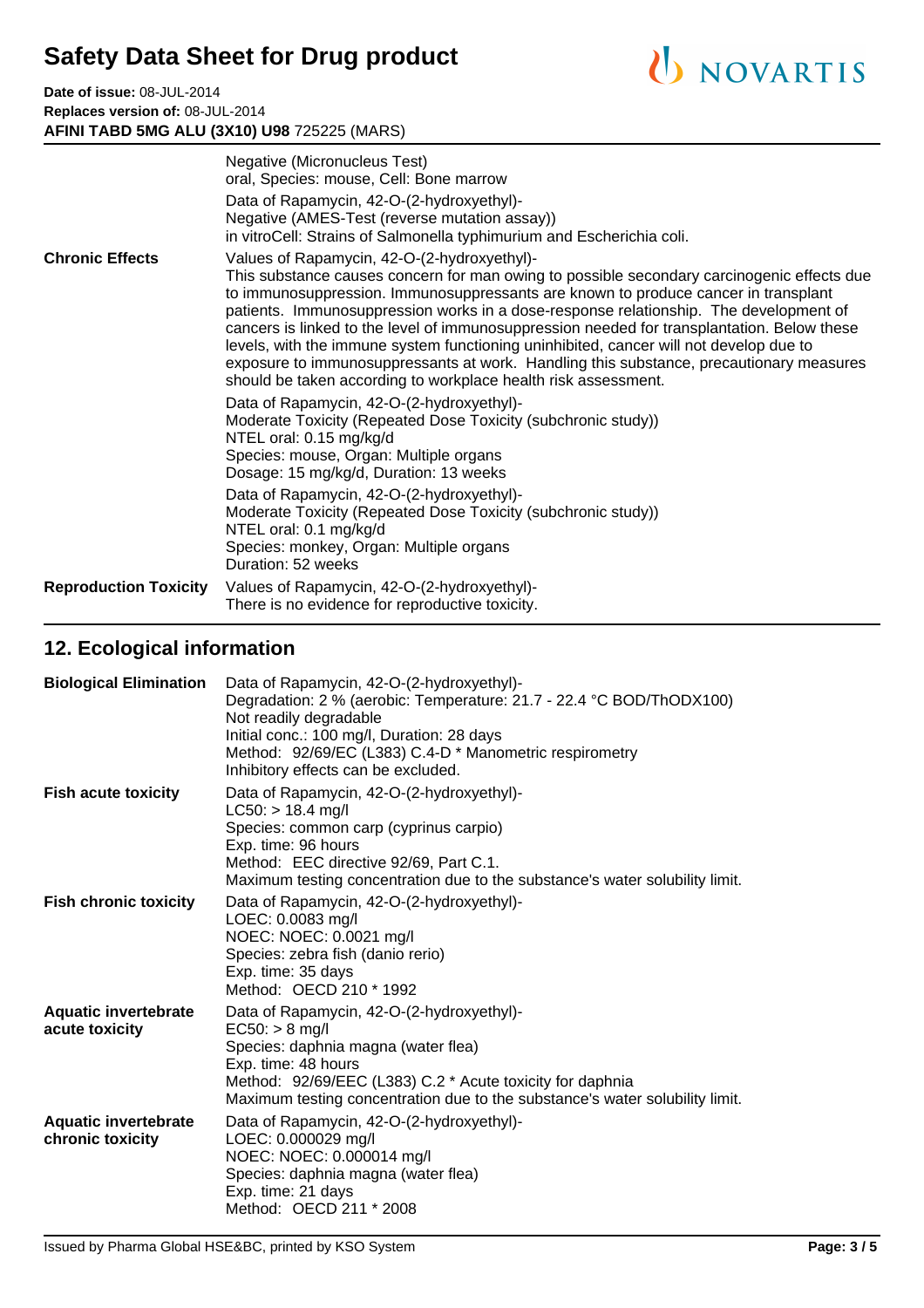**Date of issue:** 08-JUL-2014 **Replaces version of:** 08-JUL-2014 **AFINI TABD 5MG ALU (3X10) U98** 725225 (MARS)

| <b>Algae Toxicity</b>                             | Data of Rapamycin, 42-O-(2-hydroxyethyl)-<br>$EC50:$ > 16 mg/l<br>NOEC: 7 mg/l<br>Species: Pseudokirchneriella subcapitata/Selenastrum capricornutum (Green algae)<br>Exp. time: 96 hours<br>Method: 92/69/EC (L383) C.3<br>Maximum testing concentration due to the substance's water solubility limit. |
|---------------------------------------------------|----------------------------------------------------------------------------------------------------------------------------------------------------------------------------------------------------------------------------------------------------------------------------------------------------------|
| <b>Bacterial Respiration</b><br><b>Inhibition</b> | Data of Rapamycin, 42-O-(2-hydroxyethyl)-<br>$IC20: > 1000$ mg/l<br>$IC50: > 1000$ mg/l<br>Species: activated sludge<br>Exp. time: 3 hours<br>Method: Inhibition of Oxygen Consumption by activated sludge (87/302/EEC), Part C                                                                          |

#### **13. Disposal considerations**

**Disposal Requirements** Fill into suitable waste receptacles, seal and label them properly. Incineration in an approved, controlled furnace with combustion gas scrubbing and emission gas control. Local regulations should be adhered to.

#### **14. Transport information**

| <b>Regulation</b> | Class          | UN No. | РG | Label | ∟Q   |  |
|-------------------|----------------|--------|----|-------|------|--|
| RID/ADR:          | not restricted |        |    |       | N.A. |  |
| IMDG-Code:        | not restricted |        |    |       |      |  |
| ICAO/IATA-DGR:    | not restricted |        |    |       |      |  |

**ICAO/IATA-DGR: Proper shipping name:** no dangerous good

## **15. Regulatory information**

#### **Classifications of components:**

| Chemical Name                        | <b>Contains:</b> | CAS<br><b>Number</b> | <b>Picto</b>                                                            | Signal<br>Word | <b>Classification</b> |
|--------------------------------------|------------------|----------------------|-------------------------------------------------------------------------|----------------|-----------------------|
| Rapamycin,<br>42-O-(2-hydroxyethyl)- | $0.1 - 2 \%$     | 159351-69-           | $\left\langle \left\langle \right\rangle \right\rangle$<br>$\mathbf{E}$ |                | H351, H372, H410      |

**Remaining components are inert ingredients.**

## **16. Other information**

| <b>Changes since the</b>  | 1. Identification of the substance/preparation and of the company |
|---------------------------|-------------------------------------------------------------------|
| previous version in       | 4. First aid measures                                             |
| <b>Section</b>            | 8. Exposure controls / Personal protection                        |
| <b>Abbreviations used</b> |                                                                   |

H351: Suspected of causing cancer.

H372: Causes damage to organs through prolonged or repeated exposure.

H410: Very toxic to aquatic life with long lasting effects.

**Recipient** Henry Delima Delima Associates 1227 Providence Terr McLean, VA USA

Product should be stored, handled and used in accordance with good industrial hygiene practices and in conformity with

U NOVARTIS